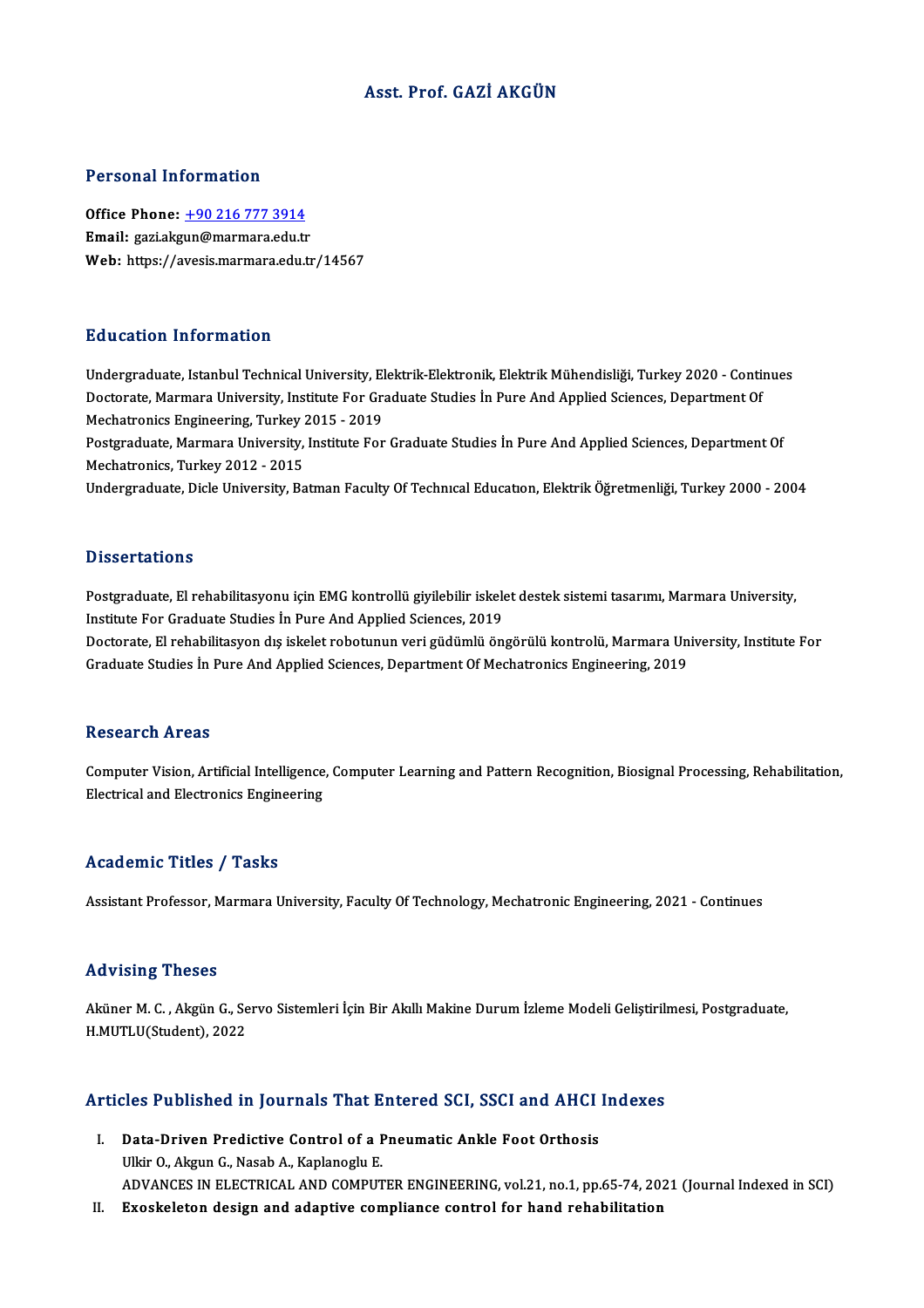AkgunG.,CetinA.E. ,KaplanogluE. Akgun G., Cetin A. E. , Kaplanoglu E.<br>TRANSACTIONS OF THE INSTITUTE OF MEASUREMENT AND CONTROL, vol.42, no.3, pp.493-502, 2020 (Journal Akgun G., Cetin<br>TRANSACTIONS<br>Indexed in SCI)<br>Real Time Imn TRANSACTIONS OF THE INSTITUTE OF MEASUREMENT AND CONTROL, vol.42, no.3, pp.493-502, 20<br>Indexed in SCI)<br>III. Real-Time Implementation of Data-Driven Predictive Controller for an Artificial Muscle<br>III.in O. Almun C. KABLANOĞ

Indexed in SCI)<br><mark>Real-Time Implementation of D</mark><br>Ulkir O., Akgun G., KAPLANOĞLU E.<br>STUDIES IN INFORMATICS AND CO Ulkir O., Akgun G., KAPLANOĞLU E.<br>STUDIES IN INFORMATICS AND CONTROL, vol.28, no.2, pp.189-200, 2019 (Journal Indexed in SCI)

# Articles Published in Other Journals

- Tricles Published in Other Journals<br>I. An Intelligent Machine Condition Monitoring Model for Servo Systems<br>MUTHILLY ARUNER M.C. ARCUNG MUTLU H., AKÜNER M. C., AKGÜN G.<br>An Intelligent Machine Condition<br>MUTLU H., AKÜNER M. C. , AKGÜN G. An Intelligent Machine Condition Monitoring Model for Servo Systems<br>MUTLU H., AKÜNER M. C. , AKGÜN G.<br>Balkan Journal of Electrical and Computer Engineering, vol.10, no.1, pp.23-29, 2022 (Other Refereed National<br>Journale) MUTLU H.<br>Balkan Jou<br>Journals)<br>DESICN Balkan Journal of Electrical and Computer Engineering, vol.10, no.1, pp.23-29, 2022 (Other Refereed Nation<br>Journals)<br>II. DESIGN AND MYOELECTRIC CONTROL OF AN ACTIVE ORTHOSIS DEVICE USING FINITE STATE<br>MACHINE ALCORITUM
- Journals)<br>II. DESIGN AND MYOELECTRIC CONTROL OF AN ACTIVE ORTHOSIS DEVICE USING FINITE STATE<br>MACHINE ALGORITHM

ÜLKİRO.,AKGÜNG.,TOPTAŞE.,KAPLANOĞLUE. MACHINE ALGORITHM<br>ÜLKİR O., AKGÜN G., TOPTAŞ E., KAPLANOĞLU E.<br>Technium: Romanian Journal of Applied Sciences and Technology, vol.2, 2020 (Refereed Journals of Other<br>Institutions) ÜLKİR O., AK<br>Technium: Ro<br>Institutions)<br>Machanical Technium: Romanian Journal of Applied Sciences and Technology, vol.2, 2020 (Representations)<br>III. Mechanical Design of Exoskeleton for Hand Therapeutic Rehabilitation<br>AKCÜN G KAPLANOČLU E Cetin A F JU KIP O

Institutions)<br>III. Mechanical Design of Exoskeleton for Hand Therapeutic Rehabilitation<br>AKGÜN G., KAPLANOĞLU E., Çetin A. E. , ÜLKİR O. Journal of Research in Mechanical Engineering, vol.4, no.1, pp.9-17, 2018 (Refereed Journals of Other Institutions)

# Books&Book Chapters

OOks & Book Chapters<br>I. BİYOMEKATRONİK SİSTEMLERE GİRİŞ<br>KARLANOĞLUE ÜLKİR O AKÇİN C KAPLANOĞLU E., ÜLKİR O., AKGÜNG.<br>BİYOMEKATRONİK SİSTEMLERE (<br>RAPLANOĞLU E., ÜLKİR O., AKGÜNG. KAPLANOĞLU E., ÜLKİR O., AKGÜN G.<br>Papatya Bilim, İstanbul, 2017

# rapatya Bilim, istanbul, 2017<br>Refereed Congress / Symposium Publications in Proceedings

- efereed Congress / Symposium Publications in Proceedings<br>I. Real Time Robotic Arm Control Using Wearable GestureArmband<br>Tillir O. Akgün C. Kaplaneğlu E Tood Gongrood 7 by mpoor.<br>Real Time Robotic Arm Cont<br>Ülkir O., Akgün G., Kaplanoğlu E. 2012 Real Time Robotic Arm Control Using Wearable GestureArmband<br>
2nd InternaTional Mediterranean Science and Engineering Congress (IMSEC 2017), Adana, Turkey, 25 - 27<br>
20tober 2017, pp.81-87 Ülkir O., Akgün G., Kaplar<br>2nd InternaTional Medit<br>October 2017, pp.81-87<br>Mechanical design and 2nd InternaTional Mediterranean Science and Engineering Congress (IMSE)<br>October 2017, pp.81-87<br>II. Mechanical design and analysis of a pneumatic ankle foot orthosis<br>III.ir O. Akayn G. KABI ANOČLU E
- October 2017, pp.81-87<br>Mechanical design and analysis<br>Ulkir O., Akgun G., KAPLANOĞLU E.<br>4th Electric Electronics Computer ( Mechanical design and analysis of a pneumatic ankle foot orthosis<br>Ulkir O., Akgun G., KAPLANOĞLU E.<br>4th Electric Electronics, Computer Science, Biomedical Engineerings' Meeting, EBBT 2018, İstanbul, Turkey, 18 - 19<br>April 2 Ulkir O., Akgun G., KAPLANOĞLU E.<br>4th Electric Electronics, Computer Science, Biomedical Engineerings' Meeting, EBBT 2018, İstanbul, Turkey, 18<br>4th Electric Electronics, Computer Science, Biomedical Engineerings' Meeting, 4th Electric Electronics, Computer Science, Biomedical Engineerings' Meeting, EBBT 2018, İstanbul, Turkey, 18 - 19<br>April 2018, pp.1-4<br>III. ASSESSING THE USABILITY OF A 'NOVEL EXOSKELETON FOR HAND REHABILITATION' DEVICE FRO
- April 2018, pp.1-4<br>ASSESSING THE USABILITY OF A 'NOVEL EXOSKELETON FOR HAND REHABILITATION' DEVICE F<br>THE PERSPECTIVE OF PHYSIOTHERAPIST: A QUALITATIVE ANALYSIS RESEARCH WITH IN-DEPT<br>INTERVIEW ASSESSING T<br>THE PERSPE<br>INTERVIEW<br>Tonge E-Kapl INTERVIEW<br>Tonga E., Kaplanoğlu E., Akgün G., Timurtaş E., Özen Berkol T., Polat M. G.

1ST INTERNATIONAL CONGRESS ON PHYSIOTECHNOTHERAPY(ICPTT), Sarajevo, Bosnia And Herzegovina, 9 - 13 May2018,vol.5,pp.80 1ST INTERNATIONAL CONGRESS ON PHYSIOTECHNOTHERAPY(ICPTT), Sarajevo, Bosnia And Herzegovina, 9<br>May 2018, vol.5, pp.80<br>IV. THE DEVELOPMENT OF DIGITAL GONIOMETER AND INVESTIGATION OF CLINICALLY USABILITY<br>Timurtos E. Algün G.

May 2018, vol.5, pp.80<br>THE DEVELOPMENT OF DIGITAL GONIOMETER AND INVESTIGAT<br>Timurtaş E., Akgün G., Özen Berkol T., Tonga E., Kaplanoğlu E., Polat M. G.<br>1ST INTERNATIONAL CONCRESS ON PHYSIOTECHNOTHERARY(ICRTE) 1ST INTERNATIONAL CONGRESS ON PHYSIOTECHNOTHERAPY(ICPTT), Sarajevo, Bosnia And Herzegovina, 9 - 13<br>May 2018, vol.5, pp.85 Timurtaş E., Akgün G., Özen Berkol T., Tonga E., Kaplanoğlu E., Polat M. G.